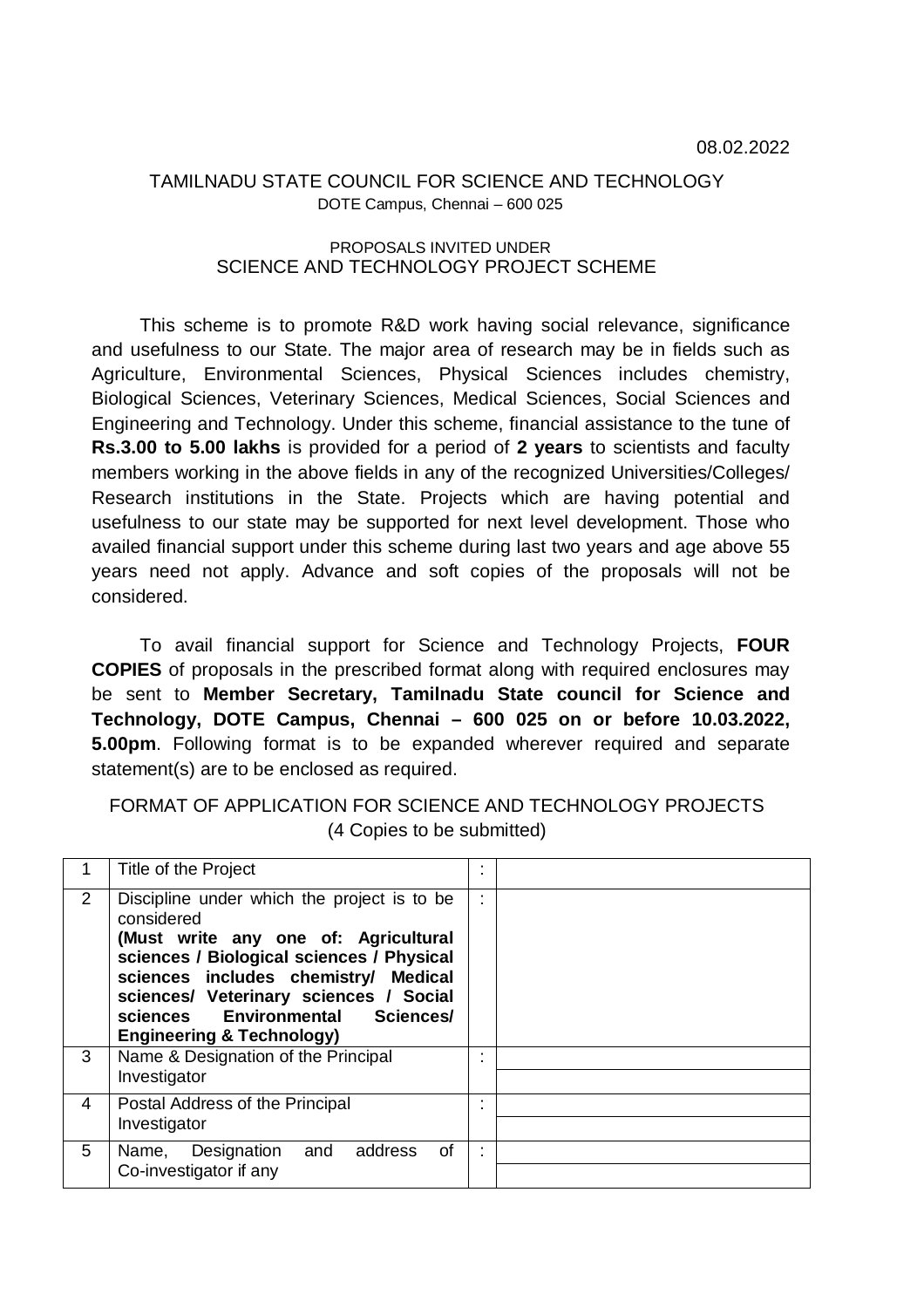| 6               | Contact Phone numbers<br>(Office<br>and<br>residence) of PI & Co-PI along with, email id |    |                           |
|-----------------|------------------------------------------------------------------------------------------|----|---------------------------|
|                 |                                                                                          |    |                           |
| $\overline{7}$  | Name of the Institution/Organization in                                                  | t, |                           |
|                 | which the project will be carried out                                                    |    |                           |
| 8               | Name of other Institution(s)                                                             | t  |                           |
|                 | Organization(s) involved in the Project                                                  |    |                           |
|                 |                                                                                          |    |                           |
| 9               | Duration of the Project                                                                  |    |                           |
|                 | (Maximum 2 years)                                                                        |    |                           |
|                 |                                                                                          |    |                           |
| 10              | Total Cost of the Project Proposal (details                                              | t, |                           |
|                 | to be furnished in the prescribed format)                                                |    |                           |
|                 |                                                                                          |    |                           |
| 11              | An abstract, not exceeding one page                                                      | t  |                           |
|                 | describing the background, objectives,                                                   |    | To be enclosed separately |
|                 | methodology & yearwise budget                                                            |    |                           |
| 12 <sub>2</sub> | Details of the project proposal including                                                | ł. |                           |
|                 | the State-of-the art of the subject, the work                                            |    | To be enclosed separately |
|                 | already done in this area in India or                                                    |    |                           |
|                 | elsewhere, and<br>defining<br>clearly<br>the                                             |    |                           |
|                 | objectives and methodology and year wise                                                 |    |                           |
|                 | phasing of the project.                                                                  |    |                           |
|                 |                                                                                          |    |                           |
| 13              | Brief bio-data of the Investigator(s)                                                    | ÷  | To be enclosed separately |
|                 |                                                                                          |    |                           |
| 14              | Facilities available at the Institution/                                                 | t, |                           |
|                 | organization to carry out the project                                                    |    | To be enclosed separately |
| 15              | Social relevance and usefulness of the                                                   | t, |                           |
|                 | project                                                                                  |    | To be enclosed separately |
|                 |                                                                                          |    |                           |
| 16              | Whether the same Investigator(s) is / are                                                |    | Yes/No                    |
|                 | receiving funds from any Other agencies                                                  |    |                           |
|                 | If yes,                                                                                  |    |                           |
|                 | Title of the Project                                                                     |    |                           |
|                 | Agency                                                                                   |    |                           |
|                 | Amount                                                                                   |    |                           |
|                 | Details of projects already carried out, if                                              |    |                           |
|                 | there is any                                                                             |    |                           |

Date :

Signature of the Head of the Department

Place : Signature of the Signature of the Signature of the Signature of the Signature of the Signature of the Signature of the Signature of the Signature of the Signature of the Signature of the Signature of the Signature Investigator(s)

> Signature of the Head of the Institution

**With Seal**